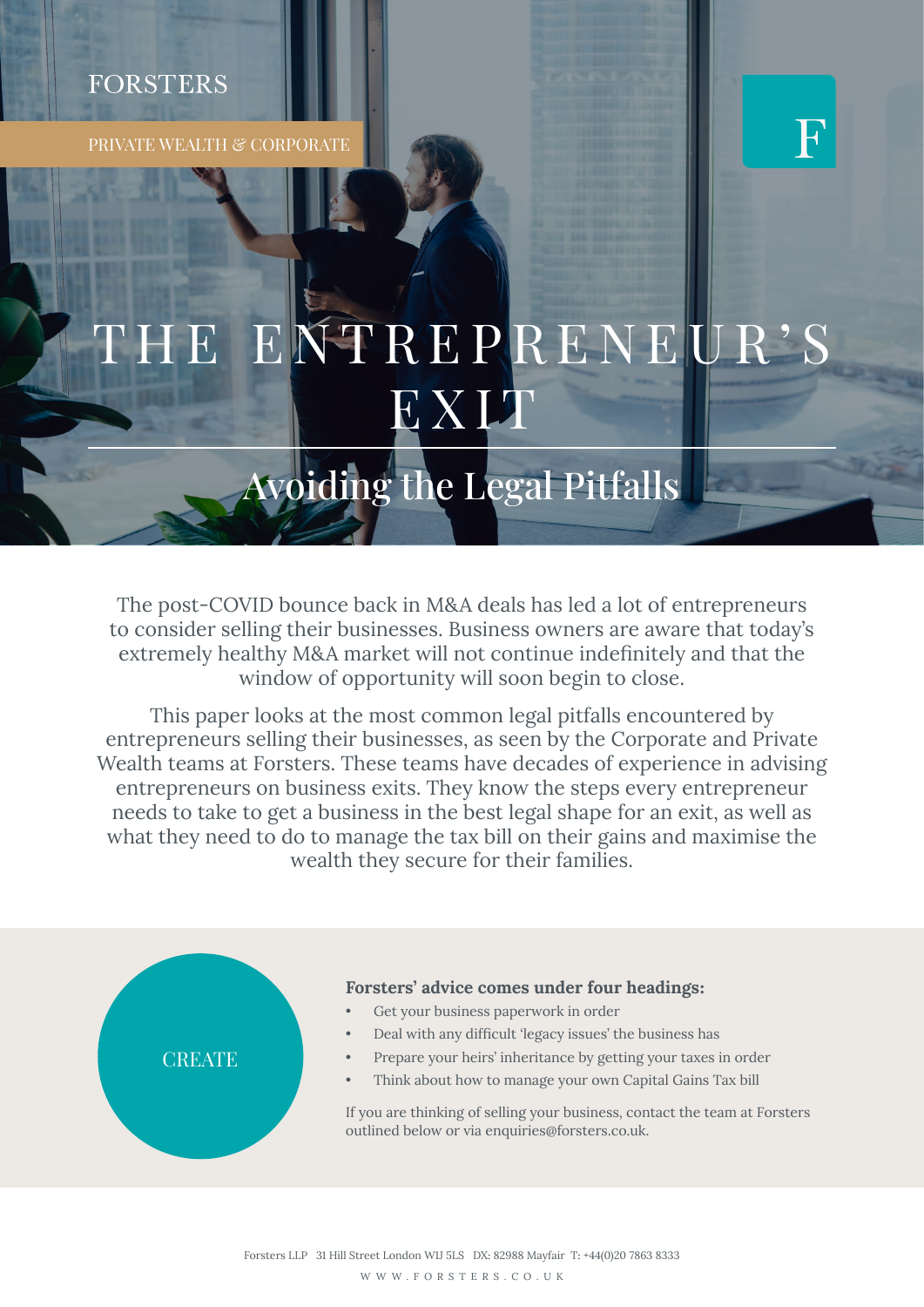# **FORSTERS**



## GET YOUR BUSINESS PAPERWORK IN ORDER – BIDDERS WORRY THEY WILL BE BUYING PROBLEMS

A business with its paperwork in order reassures potential bidders – they will see it as lower-risk and more likely to result in a quick, clean transaction. The Corporate team at Forsters often advises entrepreneurs on how best to clean up their paperwork and make their businesses as attractive as possible. The five big issues they see most often are**:**

#### Renegotiate business debts if necessary – don't leave it to the buyer

Not having long-term control over the cost of debt of a target business can be an issue that puts off potential acquirers. Any loan renegotiations that need to take place should be concluded before you open the business's books to a bidder. Failing to deal with the problem risks them walking away or lowering their bid.



1

## Extend the business's property leases if they are running out – it makes the

#### business more attractive to an acquirer

A potential acquirer will likely be uncomfortable if a lease on a key property used by the business – an office, factory or retail site – is coming up for renewal shortly after the purchase. Having certainty over future costs is valuable, as is avoiding the disruption of relocating the business. It is well worth getting renegotiations with landlords underway a year ahead of your projected exit point.



### Formalise any 'gentlemen's agreements' with staff, suppliers and

Another common issue that acquirers dislike is if a business has failed to formalise the agreements it has with its key staff, suppliers and customers. Far too many businesses still operate on long-forgotten 'gentlemen's agreements' with key staff. Senior team members who have been with the business for many years may not have formal contracts in place, creating a risk that they could quickly walk away from the business following an acquisition. Bidders will want to see that senior staff are contractually incentivised to stay with the business for at least 12 months and have oversight of the costs, including their pensions, bonuses, profit shares and any other remuneration.

The same goes for contracts with important customers it is common to find formal arrangements that expired long ago and have continued on an informal basis. This creates the potential for key clients to be lost without notice periods, impacting turnover without warning.

This risk can impact a valuation or a bidder's willingness to move forward with a purchase. If this is the case in your business, rectify it before starting the sale process.



#### Update the shareholder register to avoid costly disputes

Another common issue, especially for startups in industries like technology, is the granting of

equity to key staff. While this can be an excellent way to retain important contributors to business growth, if it is done informally and the shareholder register is not properly updated, it can trigger costly and avoidable disputes. If these informal grants of equity were made several years earlier, recollections of the details often differ between the parties and misunderstandings can become litigation when an offer is made for the business. Sit down with those key staff members as early as possible, formalise their stake in the business and update the shareholder register.

5

#### Make sure any IP the business holds is protected by patents and trademarks

More and more businesses are seeing the value of the intellectual property they hold make up a significant percentage of their valuation, but this IP only has real value if it is protected by patents and trademarks. Entrepreneurs have seen potential bidders walk away from negotiations after finding that IP the business relies upon is not protected, risking devaluing their investment in the future.

Taking advice from an intellectual property lawyer is vitally important if your business has proprietary systems or owns market-facing brands that form part of its value.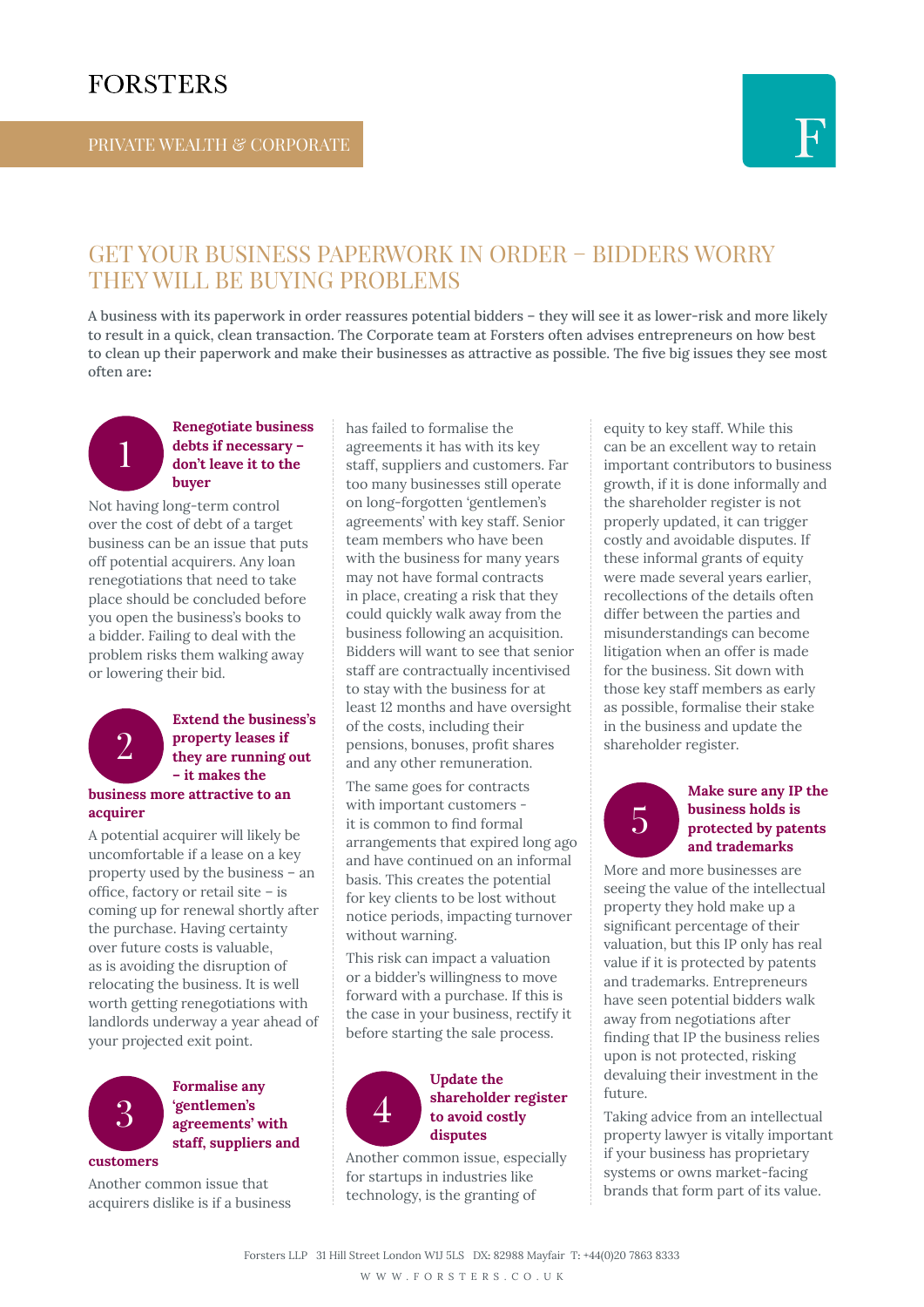

## DEAL WITH ANY DIFFICULT 'LEGACY ISSUES' THE BUSINESS HAS

Bidders are always on the lookout for anything they might deem to be 'skeletons in the closet' for a business. During a business's early years, entrepreneurs often file issues away under 'to be dealt with later'. The Corporate team at Forsters say examples of this kind of issue that entrepreneurs may have to deal with before they try to sell their businesses include**:**

#### ● Ensure the business used furlough properly – and deal with it if there are any problems

In the early days of the pandemic, there was plenty of confusion around the furlough scheme and a lot of businesses made claims that later turned out to be in error. HMRC is now hunting down businesses that owe money because of incorrect furlough claims. It is far better to deal with these issues proactively rather than waiting in hope that HMRC misses it. There are likely to be significant

penalties for businesses that made claims HMRC deems to have been 'fraudulent' and there will be little sympathy for those who did not come forward to report it voluntarily. Acquirers will not be keen to purchase a business with a risk of this kind.

#### ● Unwind any 'problematic' transactions from the company's history

It's not particularly unusual for businesses to have long-buried compliance issues dating back to their early days as a startup. When the books are turned over to a potential bidder, those issues have a tendency to come back to the surface. If, for example, a director purchased a car for personal use through the business, it can be a significant red flag to an acquirer that there are other governance problems. Any business owner with issues of this kind would be welladvised to unwind any of these transactions before they put an M&A deal at risk.

## PREPARE YOUR HEIRS' INHERITANCE BY GETTING YOUR TAXES IN ORDER

A key driver for many entrepreneurs to build a business in the first place is the desire to provide wealth and comfort to their families. A key part of being able to do this successfully is to prepare your personal tax situation to maximise your gains – and by extension, their gains – from selling your business. The Private Wealth team at Forsters say that the two big issues for entrepreneurs to be aware of here are:

#### ● Don't gift your children cash from the sale – you may overpay tax, and you will miss the chance to protect the money (e.g. from divorce)

It is common for entrepreneurs to want to pass on some of the capital generated by the sale of a business to their children. Taking advice on the most tax-efficient way to do this is important. Completing the sale then gifting your children cash is rarely the best way. Capital Gains Tax savings can be made if shares are given to children before the sale.

Also, shares in a business typically qualify for Business Property Relief (BPR) from inheritance tax, which means that before the sale there is a unique opportunity to transfer assets into trust for the children. After the sale, a gift of cash into trust would suffer an immediate 20% inheritance tax charge. Having assets in trust can ensure that the children receive benefits only as and when they are ready, and can provide protection on divorce. An outright gift of cash offers no such protection.

#### ● Be careful about leaving too much cash in the business – your heirs will end up paying too much IHT

As mentioned, one of the key tax reliefs available for entrepreneurs passing on shares to their children is Business Property Relief (BPR). But if there is too much cash in the business, the relief may be limited. Make sure there is a solid rationale for the business holding cash,

such as a planned programme of capital investment. Ensure this is documented and that your heirs stick to the plan.